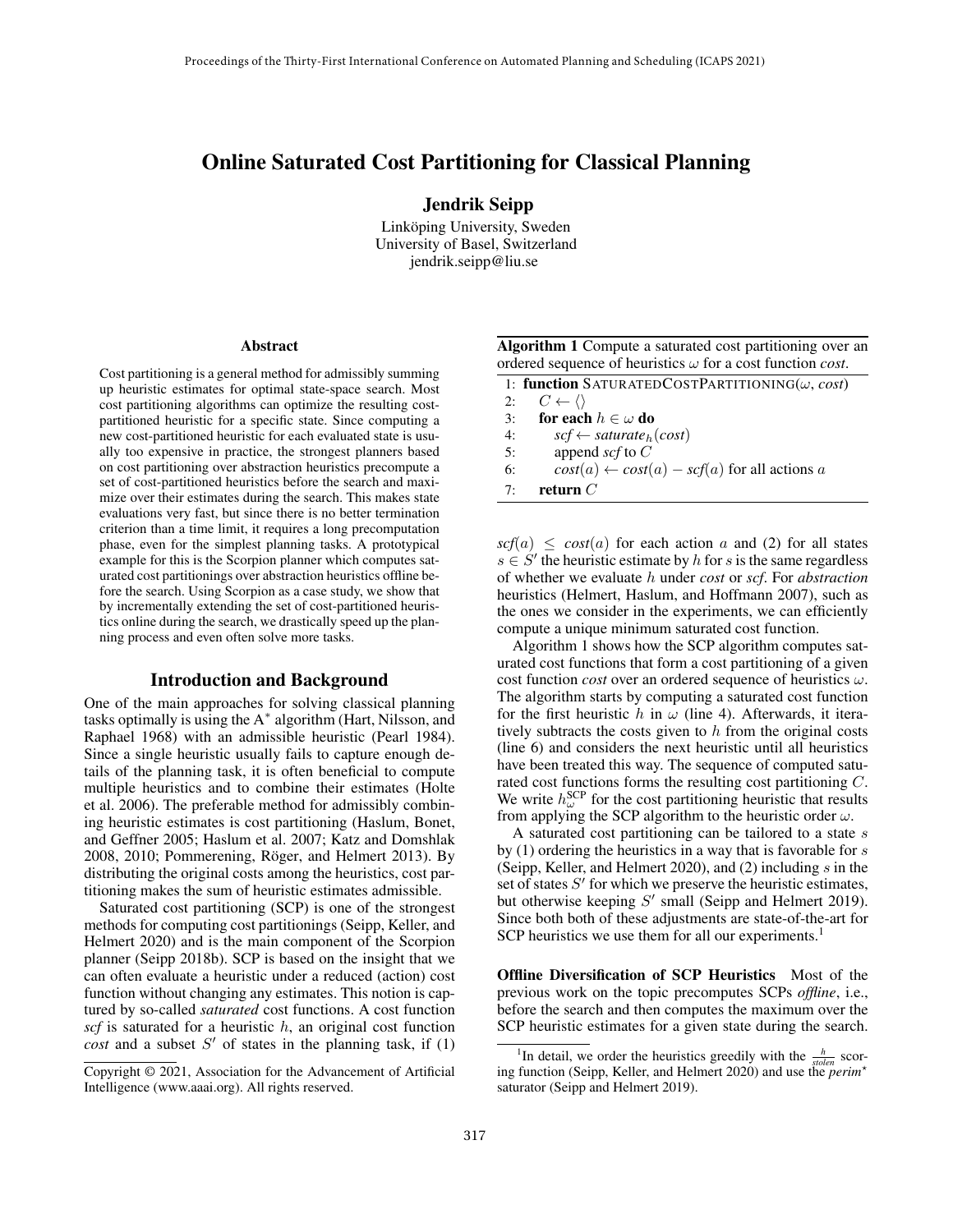Algorithm 2 Offline diversification. Find a diverse set of heuristic orders  $\Omega$  for SCP before the search.

|     | 1: function OFFLINEDIVERSIFICATION                                                                                      |
|-----|-------------------------------------------------------------------------------------------------------------------------|
| 2:  | $\Omega \leftarrow \emptyset$                                                                                           |
| 3:  | $\hat{S} \leftarrow$ sample 1000 states                                                                                 |
| 4:  | repeat                                                                                                                  |
| 5:  | $s \leftarrow$ sample state                                                                                             |
| 6:  | $\omega \leftarrow$ greedy order for s                                                                                  |
| 7:  | if $\exists s' \in \hat{S} : h^{\text{SCP}}_{\omega}(s') > \sup_{\omega' \in \Omega} h^{\text{SCP}}_{\omega'}(s')$ then |
| 8:  | $\Omega \leftarrow \Omega \cup {\tilde{\omega}}$                                                                        |
| 9:  | <b>until</b> time spent in function $\geq T$                                                                            |
| 10: | return $\Omega$                                                                                                         |
|     |                                                                                                                         |

Algorithm 2 shows the strongest offline SCP algorithm from the literature (Seipp, Keller, and Helmert 2020). It samples 1000 states  $\hat{S}$  with random walks (line 3) and then iteratively samples a new state s (line 5), computes a greedy order  $\omega$  for s (line 6) and keeps  $\omega$  if it is *diverse*, i.e.,  $h_{\omega}^{\text{SCP}}$  yields a higher heuristic estimate for any of the samples in  $\hat{S}$  than all previously stored orders (lines 7–8). (The supremum of the empty set is −∞.) The offline *diversification* procedure stops and returns the found set of orders  $\Omega$  after reaching a given time limit. This last characteristic is the main drawback of the algorithm: the A<sup>\*</sup> search can only start after the offline diversification finishes and so far there is no good stopping criterion except for a fixed time limit. Seipp, Keller, and Helmert (2020) showed that a limit of 1000 seconds leads to solving the highest number of IPC benchmarks in 30 minutes, but such a huge time limit obviously bloats the solving time for many tasks, especially for those that blind search would solve instantly.

Online Computation of SCP Heuristics Instead of precomputing SCP heuristics before the search, we can also compute them *online*, i.e., during the search. This approach, which we call *online-all*, computes a greedy order and the corresponding SCP heuristic for each state evaluated during the search. By design, online-all can start the A<sup>∗</sup> search immediately and it has access to the states that are actually evaluated by A<sup>∗</sup> and not only to randomly sampled states like the offline diversification procedure. As a result, the online-all method has been shown to be the strongest cost partitioning method for landmark heuristics (Seipp, Keller, and Helmert 2017). However, computing an SCP over abstraction heuristics for each evaluated state slows down the heuristic evaluation so much that the online variant solves much fewer tasks than precomputed SCP heuristics (Seipp, Keller, and Helmert 2020). This kind of result is typical for optimal classical planning: more work per evaluated state often results in better estimates but does not outweigh the slower evaluation speed (e.g., Karpas, Katz, and Markovitch 2011; Seipp, Pommerening, and Helmert 2015).

## Online Diversification of SCP Heuristics

In this work, we combine ingredients of the offline and online-all variants to obtain the benefits of both, i.e., fast

Algorithm 3 Online diversification. Simultaneously diversify a set of orders  $\Omega$  for SCP and compute the maximum over all induced SCP heuristic values for a given state s.

|    | 1: function COMPUTEHEURISTIC( $\Omega$ , s)                                                |
|----|--------------------------------------------------------------------------------------------|
| 2: | <b>if</b> SELECT(s) and time spent in function $\lt T$ then                                |
| 3: | $\omega \leftarrow$ greedy order for s                                                     |
| 4: | if $h_{\omega}^{\text{SCP}}(s) > \sup_{\omega \in \Omega} h_{\omega}^{\text{SCP}}(s)$ then |
| 5: | $\Omega \leftarrow \Omega \cup \{\omega\}$                                                 |
| 6: | <b>return</b> max $_{\omega \in \Omega} h_{\omega}^{\text{SCP}}(s)$                        |

solving times and high total coverage. More precisely, we interleave heuristic diversification and the A<sup>∗</sup> search: for a subset of the evaluated states, we compute a greedy order and store the corresponding SCP heuristic if it yields a more accurate estimate for the state at hand than all previously stored SCP heuristics.

Algorithm 3 shows pseudo-code for the approach, which adapts the COMPUTEHEURISTIC function used to evaluate a state. Before COMPUTEHEURISTIC is called for the first time, we initialize the set of heuristic orders  $\Omega$  for SCP to be the empty set.<sup>2</sup> When evaluating a state s, we let the state selection function SELECT decide whether to use s for diversifying  $\Omega$  (line 2). We discuss several state selection functions below, but all of them select the initial state for diversification. If s is selected, we compute a greedy order  $\omega$  for s (line 3) and check whether  $\omega$  induces an SCP heuristic  $h_{\omega}^{\text{SCP}}$ with a higher estimate for s than all previously stored orders (line 4). If that is the case, we store  $\omega$  (line 5). Finally, we return the maximum heuristic value for s over all SCP heuristics induced by the stored orders (line 6).

In contrast to offline diversification, this online diversification algorithm allows the A<sup>∗</sup> search to start immediately. Also, online diversification can judge the utility of storing an order based on states that are actually evaluated during the search instead of basing this decision on randomly sampled states. Compared to the online-all method, online diversification evaluates states much faster.

## Time Limit

Even if we compute SCPs for only a subset of evaluated states, these computations can be very costly. Therefore, we use a time limit  $T$  to ensure that the diversification stops eventually and only select a state for diversification (line 2) if the total time spent in COMPUTEHEURISTIC is less than  $T$ . The time limit also allows us to perform two optimizations: after precomputing all SCP heuristics, we can delete all abstract transition systems, since during the search we only need the abstraction functions, which map from concrete to abstract states. Furthermore, for abstractions that never contribute any heuristic information under the set of stored orders, we can even delete the corresponding abstraction functions (Seipp 2018a). While both optimizations often greatly

<sup>&</sup>lt;sup>2</sup>Note that we could initialize  $\Omega$  with a set of orders diversified offline. However, exploratory experiments showed that this only has a mild advantage over pure offline and pure online variants, so we only consider the pure variants here.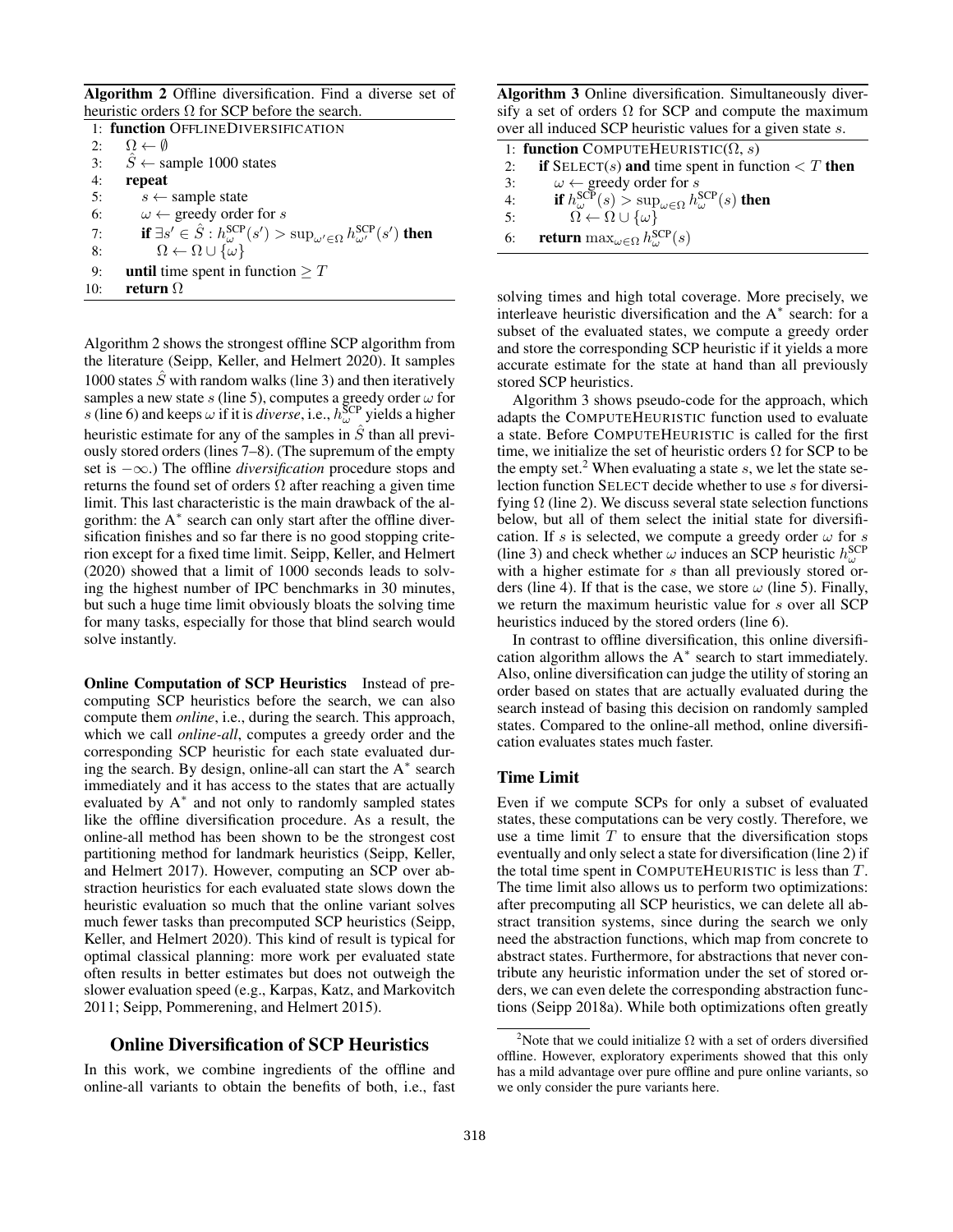reduce the memory footprint, the latter also speeds up the heuristic evaluation since we need to map the concrete state to its abstract counterpart for fewer abstractions.

## State Selection Strategies

We now discuss three instantiations of the SELECT function, i.e., strategies for choosing the states for which to diversify the set of orders.

**Interval** The first strategy selects every  $i$ -th evaluated state for a given value of  $i$ . The motivation for this strategy is to distribute the time for diversification across the state space, in order to select states for diversification that are different enough from each other to let the corresponding SCP heuristics generalize to many unseen states. Note that for  $i=1$  this strategy selects all states until hitting the diversification time limit T. For  $i=1$  and  $T=\infty$  the resulting heuristic dominates the online SCP variant without diversification (online-all), because both heuristics compute the same SCP heuristic for the currently evaluated state, but the variant with diversification also considers all previously stored orders.

Novelty This strategy makes the notion of "different states" explicit by building on the concept of *novelty* (Lipovetzky and Geffner 2012). Novelty is defined for factored states spaces, i.e., where each state s is defined by a set of atoms (atomic propositions) that hold in s. The novelty of a state  $s$  is the size of the smallest conjunction of atoms that is true in s and false in all states previously evaluated by the search. For a given value of  $k$ , the novelty strategy selects a state if it has a novelty of at most  $k$ .

**Bellman** The last strategy selects a state  $s$  if the maximum over the currently stored SCP heuristics  $h_{\Omega}^{\text{SCP}}$  violates the Bellman optimality equation (1957) for s and its successor states, i.e., if  $h_{\Omega}^{\text{SCP}}(cost, s) < \min_{s \to s' \in T} (h_{\Omega}^{\text{SCP}}(cost, s')$  +  $cost(a)$ , where T is the set of transitions in the planning task. Whenever the Bellman optimality equation is violated for a state  $s$ , we know that the current estimate for  $s$  is lower than the true goal distance of  $s$ , in which case it seems prudent to select s for diversification.

## Experiments

We implemented online diversification for saturated cost partitioning in the Fast Downward planning system (Helmert 2006) and used the Downward Lab toolkit (Seipp et al. 2017) for running experiments on Intel Xeon Silver 4114 processors. Our benchmark set consists of all 1827 tasks without conditional effects from the optimal sequential tracks of the International Planning Competitions 1998– 2018. We limit time by 30 minutes and memory by 3.5 GiB. All benchmarks, code and experiment data have been published online (Seipp 2021).

For the heuristic set on which SCP operates, we use the combination of pattern databases found by hill climbing (Haslum et al. 2007), systematic pattern databases of sizes 1

|                                                                                                                                   | interval |  |  |  |                          | novelty |  | bm |
|-----------------------------------------------------------------------------------------------------------------------------------|----------|--|--|--|--------------------------|---------|--|----|
|                                                                                                                                   |          |  |  |  | 1 10 100 1K 10K 100K 1 2 |         |  |    |
| T=1000s 1152 1157 1157 1157 1159 1156 1153 1158 1146<br>$T=\infty$ 813 964 1064 1112 1140 1149 1140 1064 1001                     |          |  |  |  |                          |         |  |    |
| T=1000s 596.3 733.5 835.6 892.7 911.5 901.5 853.0 721.8 779.6<br>$T=\infty$ 571.5 720.5 829.8 890.6 910.5 901.1 851.9 714.2 770.1 |          |  |  |  |                          |         |  |    |

Table 1: Coverage (top) and time score (bottom) of different state selection strategies with and without time limit.

and 2 (Pommerening, Röger, and Helmert 2013) and Cartesian abstractions of *landmark* and *goal* task decompositions (Seipp and Helmert 2018). When evaluating a planning algorithm, we focus on its *coverage* (number of solved tasks) and its *time score* (used for the agile track of IPC 2018). The time score of a planner  $P$  for a task that  $P$  solves in  $t$  seconds is defined as  $1 - \frac{\log(t)}{\log(1800)}$ . It is 0 if P fails to solve P within 1800 seconds. The total coverage and time score of a planner is the sum of its scores over all tasks.

When we diversify the set of orders online, the heuristic estimate of a state can increase between its generation and expansion. Since it is slightly preferable to reevaluate states before expanding them (Seipp 2020), we use this setting in all experiments below.

#### Evaluation of State Selection Strategies

In the first experiment, we compare the different instantiations of the SELECT function. Table 1 holds results for the interval strategy with different intervals, the novelty strategy for  $k=1$  and  $k=2$  and the Bellman strategy (bm). With a diversification time limit of 1000 seconds, we see that overall coverage is similar for all interval and novelty variants (1152–1159 solved tasks) and that the Bellman strategy solves fewer tasks in total than the other strategies. We obtain the highest total coverage and time score by selecting every ten thousandth evaluated state (*interval-10K*) and therefore we use this strategy in all other experiments.

## Evaluation of Time Limit

Table 1 also confirms that we need a time limit for the online diversification. For all state selection strategies total coverage decreases when the time limit of 1000 seconds for the diversification is lifted ( $T=\infty$ ). The coverage loss is higher, the more states we may select for diversification. For example, the coverage of the *novelty-1* variant only decreases by 13 tasks, because the number of selected states is limited by the number of atoms A in the planning task. For *novelty-2* coverage decreases by 94 tasks, because at most  $|A|^2$  states can be selected.

#### Offline vs. Online Diversification

We now evaluate different time limits and compare the resulting algorithms to their offline counterparts. The top part of Table 2 confirms the result from Seipp, Keller, and Helmert (2020) that we cannot simply reduce the time for offline diversification (to 1 or 10 seconds) in order to minimize overall runtime, without sacrificing total coverage.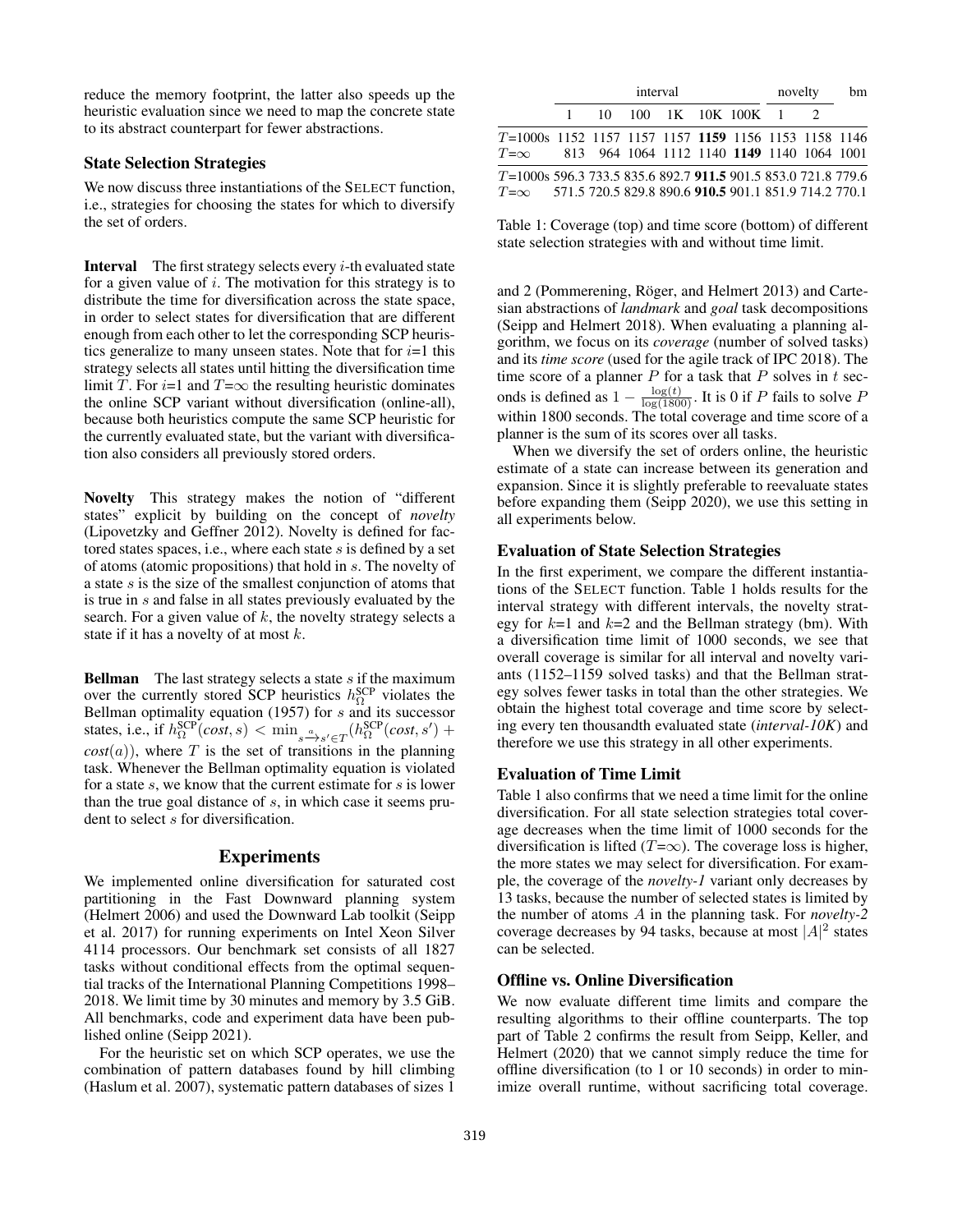|                                                            |                                            |  |  | 1s 10s 100s 1000s 1200s 1500s |  |
|------------------------------------------------------------|--------------------------------------------|--|--|-------------------------------|--|
| Coverage offline 1057 1145 1159 1156 1150 1130             |                                            |  |  |                               |  |
|                                                            | online 1102 1136 1155 1159 1157 1146       |  |  |                               |  |
| Time Score offline <b>794.3</b> 693.4 421.0 87.0 59.4 26.0 |                                            |  |  |                               |  |
|                                                            | online 925.6 934.7 924.1 911.5 912.2 912.1 |  |  |                               |  |

Table 2: Coverage and time scores for offline and online diversification using different time limits for diversification. The online variants use the *interval-10K* strategy.



Figure 1: Number of solved tasks over time.

Offline diversification solves the highest number of tasks (1159) with a time limit  $T$  of 100 seconds and slightly fewer tasks (1156) with  $T=1000$ s. Using lower or higher time limits leads to solving much fewer tasks. The results are similar for online diversification, which solves the most tasks (1159) for  $T=1000s$  and slightly fewer tasks (1155 and 1157) for  $T=100s$  and  $T=1200s$ . Online diversification is less susceptible to the chosen time limit than offline diversification: while the difference between the maximum and minimum coverage score for offline diversification is 102 tasks, the corresponding value for online diversification is only 57 tasks.

Not only does online diversification obtain high coverage scores, but it also drastically reduces the overall runtime for many tasks compared to offline diversification. The bottom part of Table 2 reveals that all time scores of the online variants are higher than the best time score of all offline variants. The time score gap between the two variants is 131.3 points for  $T=1s$  and it grows to 886.1 points for  $T=1500s$ .

Figure 1 shows the cumulative number of solved tasks over time by offline and online diversification (with  $T=1000s$ ) and the variant that computes an SCP heuristic for each evaluated state without storing any orders. The latter variant (online-all) solves the simpler tasks quickly, but only reaches a total coverage of 766 tasks. The offline variant achieves a much higher total coverage (1156 tasks), but it can only start finding solutions after its diversification phase

ended. The online variant with diversification combines the advantages of the other two approaches and achieves both short runtimes and high total coverage (1159 tasks). For all time limits between 1 and 1800 seconds, online diversification solves more tasks than offline diversification and the online-all variant. Also, online-1000s solves 1122 tasks before offline-1000s even finishes the diversification phase.

#### Related Work

The work that is most closely related to ours simultaneously refines a set of Cartesian abstraction heuristics and a set of SCP heuristics over them during an A<sup>\*</sup> search (Eifler and Fickert 2018). Whenever the maximum over the SCP heuristics violates the Bellman optimality equation (1957) for a state s and its successor states, the authors either refine one of the abstractions until the heuristic estimate for s increases, merge two abstractions or compute a new greedy order  $\omega$  for s (using the *h* scoring function, Seipp, Keller, and Helmert 2020) and add  $h_{\omega}^{\text{SCP}}$  to the set of SCP heuristics. Their strongest algorithm compares favorably against a version that only refines the abstractions offline and only computes a single SCP heuristic over them. However, both the online and the offline version are outperformed by the version that diversifies a set of SCP heuristics over a *fixed* set of Cartesian abstraction heuristics, i.e., the offline SCP variant we describe in Algorithm 2.

The literature contains additional approaches that improve heuristics online during the search. For example, the SymBA<sup>∗</sup> planner repeatedly switches between a symbolic forward search and symbolic backward searches in one of multiple abstractions (Torralba, Linares López, and Borrajo 2016). In the setting of satisficing planning, Fickert and Hoffmann (2017) refine the  $h^{CFF}$  heuristic, an extension of  $h^{\text{FF}}$  (Hoffmann and Nebel 2001), during enforced hillclimbing and greedy best-first searches.

As a final example, Franco and Torralba (2019) interleave the precomputation of a symbolic abstraction heuristic and the symbolic search that uses it, by iteratively switching between the two phases. In each round they double the amount of time given to each phase. Our work is orthogonal to theirs since the two approaches focus on interleaving two different types of precomputation with the search. It will be interesting to investigate whether we can also interleave the decision which abstractions to build with the search (e.g., patterns for PDBs), allowing the search to start immediately.

## **Conclusions**

The best previously-known method for computing diverse SCP heuristics uses a fixed amount of time for sampling states and computing SCP heuristics for them. It yields strong heuristics, but needs a long precomputation phase. Computing an SCP heuristic for each evaluated state yields even better estimates and needs no precomputation phase, but it greatly slows down the search. We showed that by *diversifying* SCP heuristics *online*, we can combine the strengths of both approaches and obtain an algorithm that needs no sample states nor precomputation phase, evaluates states quickly and achieves high coverage.